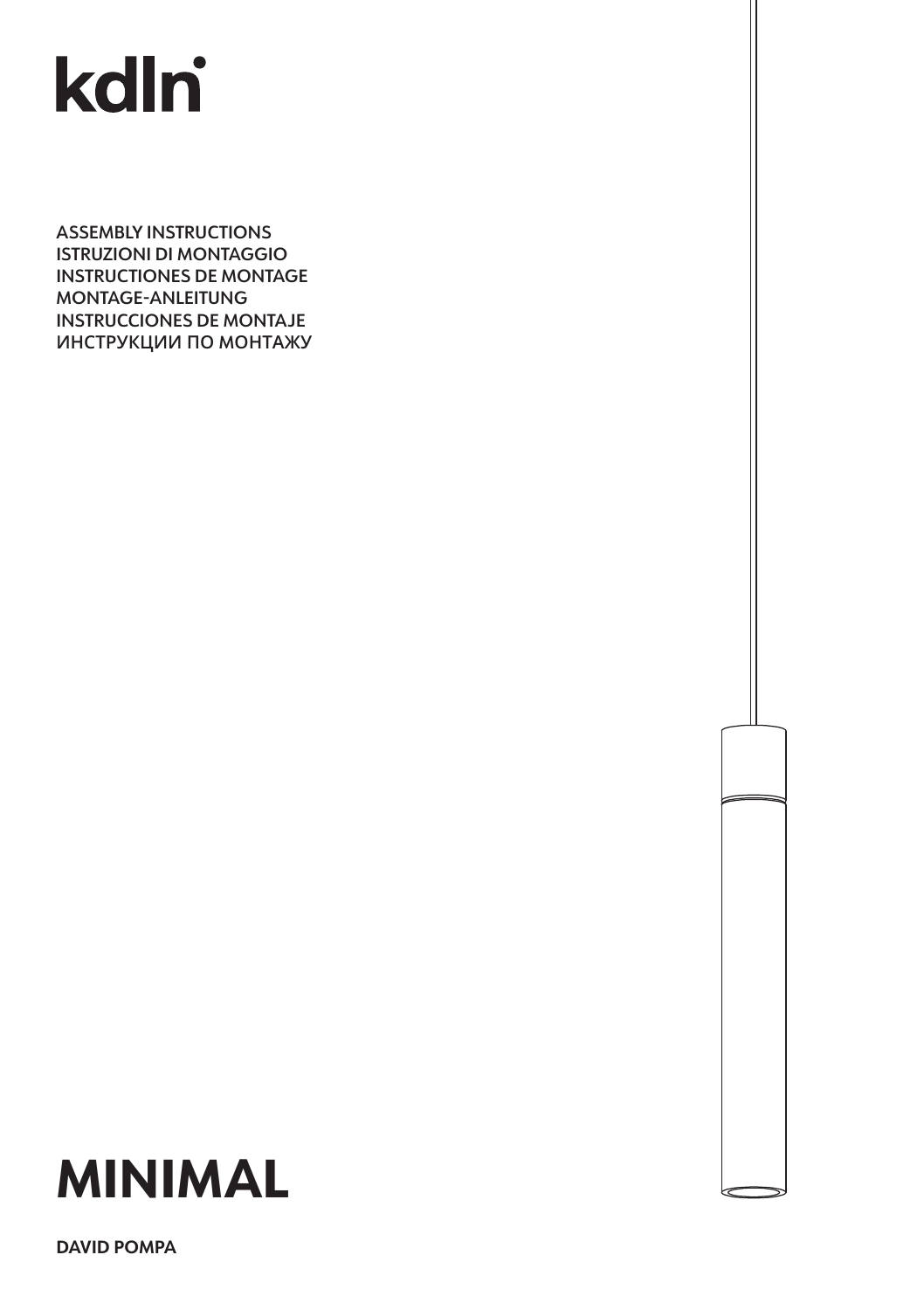# **WARNING**

The safety is guaranteed by the appropriate use of the following instructions, so you must keep them.

Always disconnect the main voltage before working on the appliance.

Never use abrasive products or aggressive detergents for cleaning the lamp.

If the external cable of this appliance is damaged, it must be replaced by the manufacturer, its after sales service or other equivalent qualified person only in order to avoid any danger.

Kundalini will not provide a replacement until the nature of defect has been determined.

# **ATTENZIONE**

La sicurezza dell'apparecchio è garantita con l'uso appropriato delle seguenti istruzioni, pertanto è necessario conservarle. Togliere sempre la tensione prima di operare sull'apparecchio.

Per pulire la lampada non usare mai prodotti abrasivi o detergenti aggressivi.

Se il cavo esterno di questo apparecchio viene danneggiato, deve essere sostituito esclusivamente dal costruttore, dal suo servizio assistenza, o da personale qualificato equivalente, al fine di evitare pericoli.

Kundalini non effettuerà nessuna sostituzione se non dopo aver accertato la natura del difetto.

# **ATTENTION**

La sûreté de l'appareil n'est garantie qu'en suivant scrupuleusement les instructions ci-après. Il est donc nécessarie de les conserver.

Isoler l'appareil du secteur avant toute manipulation.

Pour nettoyer la lampe, ne jamais utiliser de produits abrasifs ou de nettoyants agressifs.

Si le câble externe de cet appareil est endommagé, il doit être remplacé uniquement par les soins du constructeur,

par son service après-vente ou bien par le personnel équivalent, et ce afin d'éviter tout danger.

Kundalini ne remplacera aucun appareil sans en avoir pu vérifier le défaut.

# **ACHTUNG**

Die Sicherheit dieses Artikels wird nur durch die strikte Befolgung der nachfolgenden Betriebsanleitung gewährleistet. Bitte heben Sie diese unbedingt auf.

Vor allen Arbeiten ziehen Sie bitte den Stecker aus der Dose.

Für die Reinigung der Lampe niemals Schleifmittel oder aggressive Reinigungsmittel verwenden

Sollte das Außenkabel der Lampe beschädigt werden, ist es ausschließlich vom Service-Dienst des Herstellers oder gleichwertigen, qualifiziertem Personal auszutauschen, um somit Gefahren zu vermeiden.

Kundalini leistet grundsätzlich erst nach einer gründlichen Überprüfung Ersatz.

# ATENCIÓN

La seguridad del aparato está garantizada sólo con el uso apropiado de las instrucciones siguientes,

por lo tanto es necesario atenderlas puntualmente.

Desconectar siempre la alimentación antes de trabajar en el aparato.

Nunca utilice productos abrasivos o detergentes agresivos para limpiar la lámpara.

Si el cable externo de este aparato se deteriora será necesario sustituirlo; la sustitución podrá efectuarla exclusivamente el fabricante, su servicio de asistencia o personal cualificado equivalente para evitar peligros.

Kundalini no efectuará sustitución alguna hasta después de haber verificado la naturaleza del defecto.

#### **ВНИМАНИЕ!**

Безопасность прибора обеспечивается за счет правильного пользования настоящими инструкциями, поэтому необходимо их сохранять.

Перед началом работы на приборе всегда отключать напряжение.

IP20  $\land$  CE FHI  $\overline{\mathbb{X}}$ 

Для очистки лампы не использовать абразивные продукты или агрессивные чистящие средства.

Если внешний кабель прибора поврежден, во избежание опасностей он должен быть заменен только

изготовителем, его сервисной службой или равнозначным квалифицированным персоналом.

Kundalini не выполняет никаких замен, если не было установлено происхождение дефекта.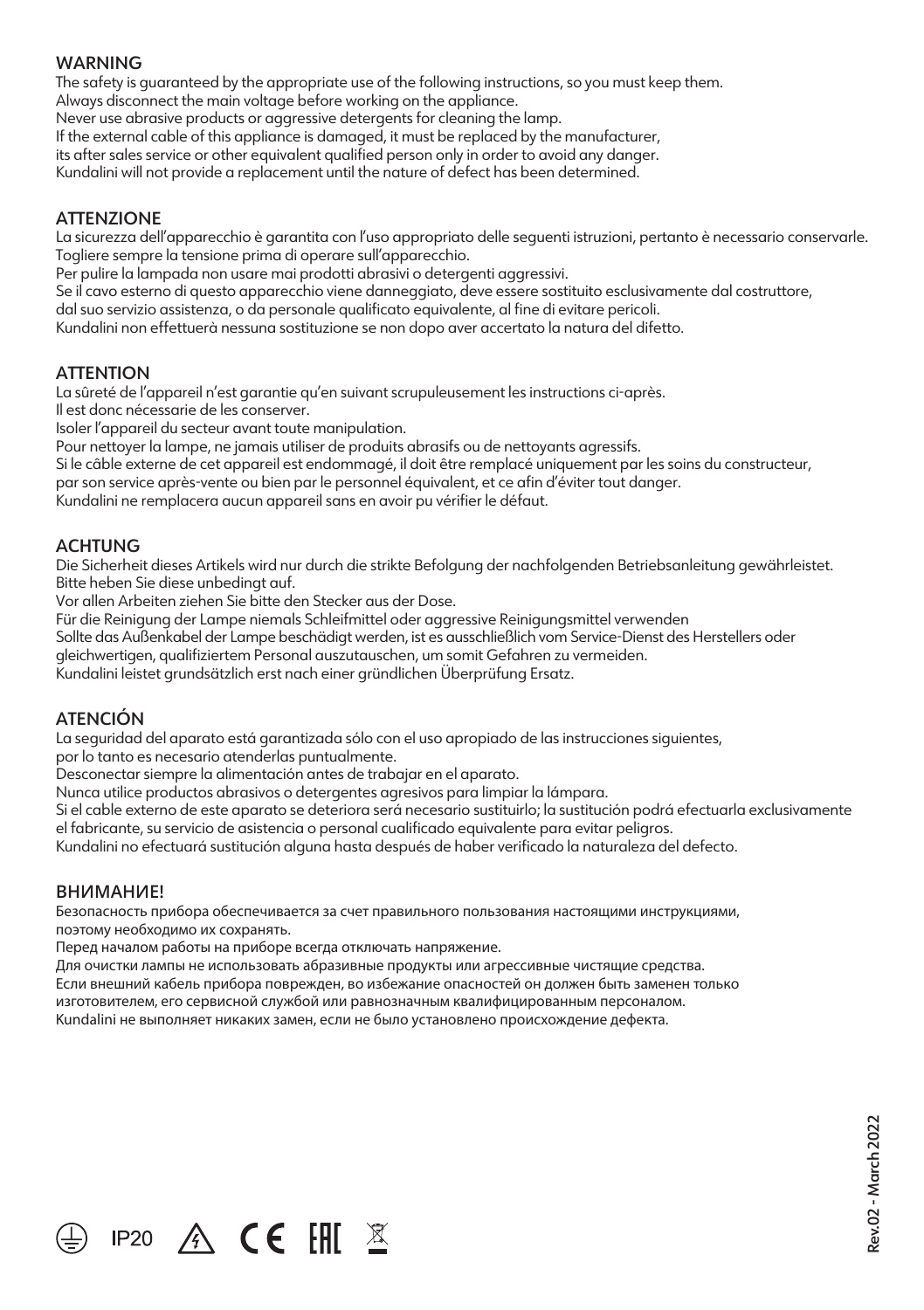





**BOX N.2 (optional)**



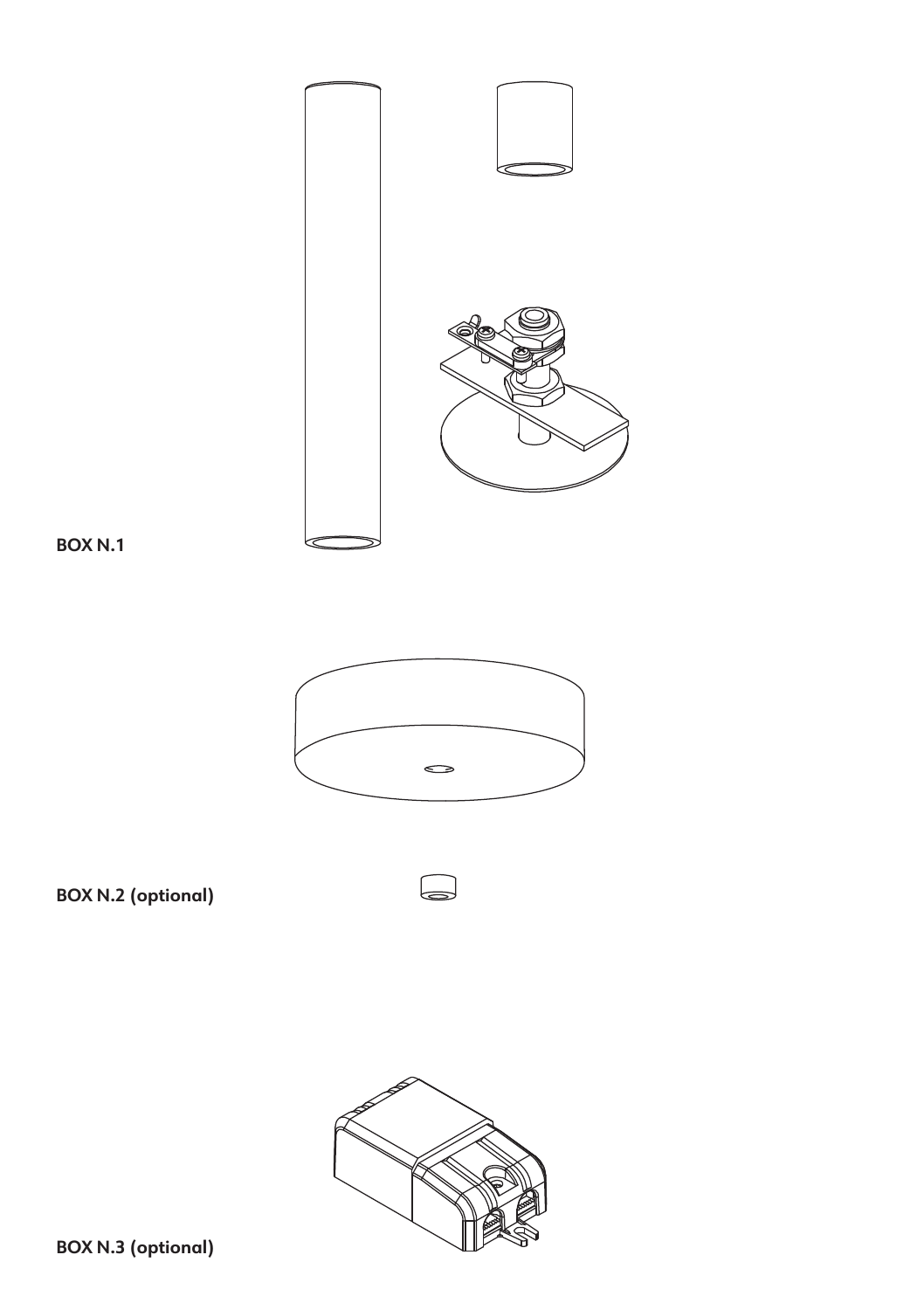



**.1**





# Optional

**.3**

 $\sum_{i=1}^{n}$ 





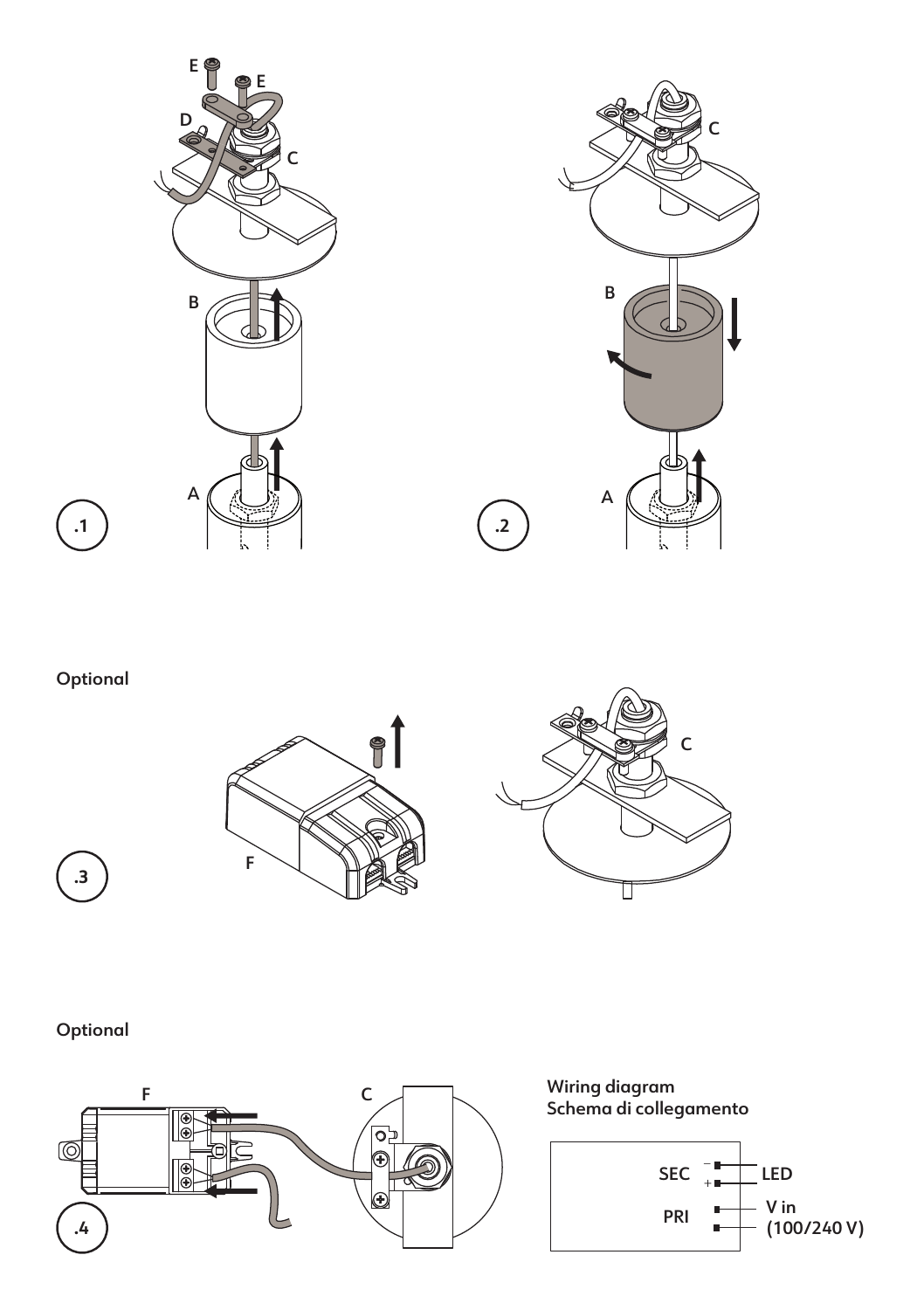

M

M M

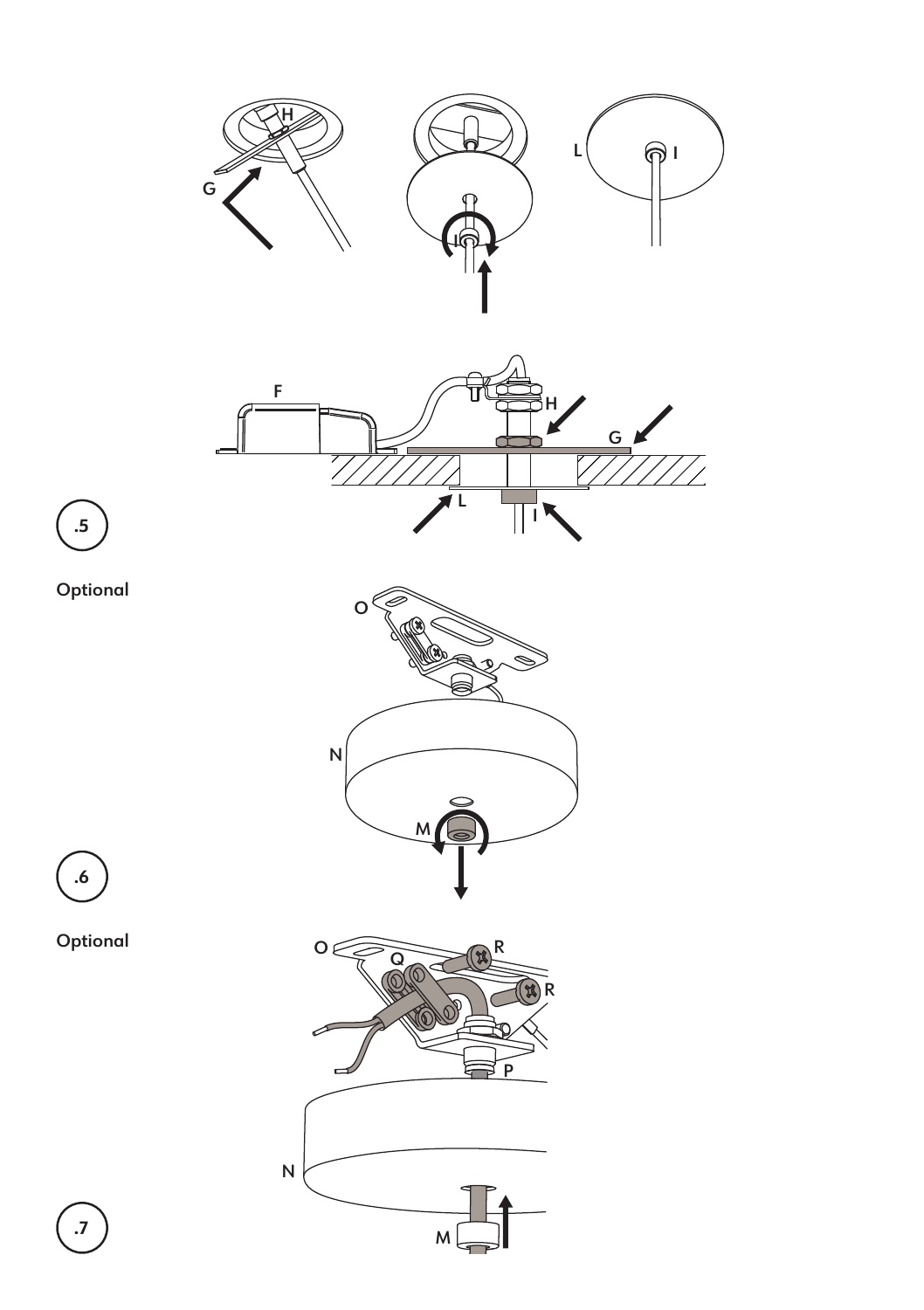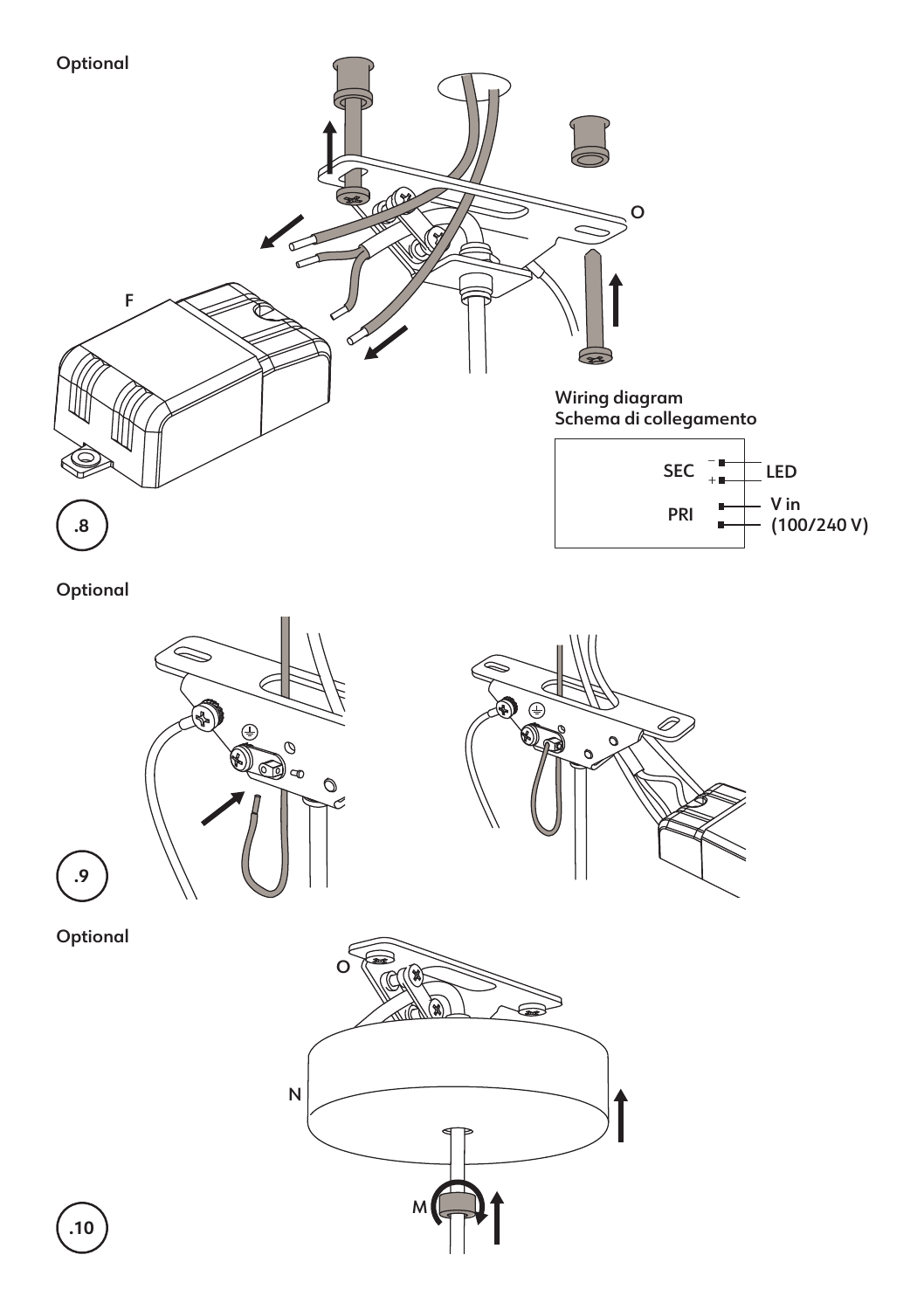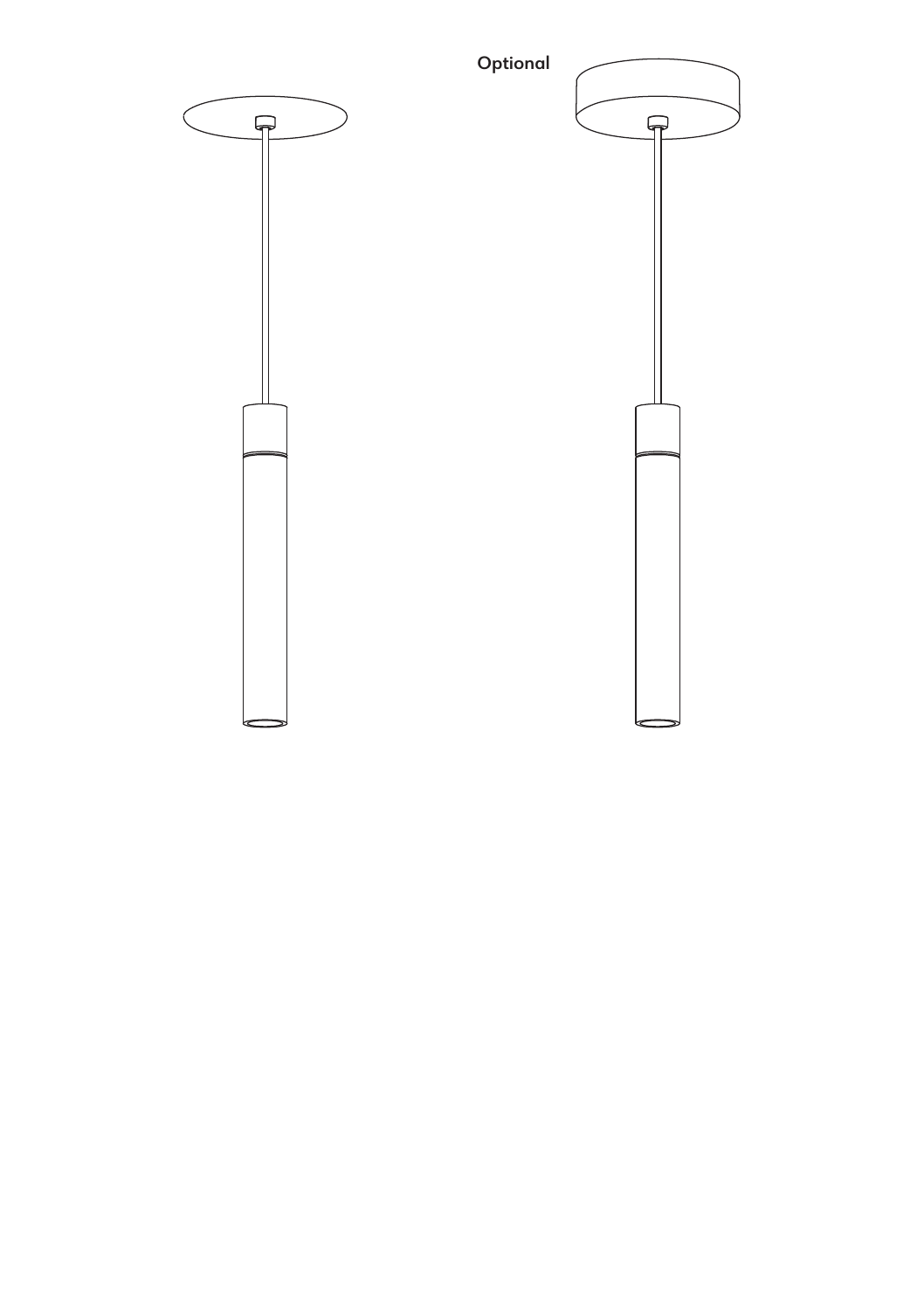# ISTRUZIONI DI MONTAGGIO

Togliere la tensione di rete. Far passare il cavo di alimentazione della lampada attraverso il cilindro B e il rosone controsoffitto C. Una volta inserito il cavo di alimentazione nel serracavo D, avvitare le viti E - Fig.1 -. Attenzione: si consiglia di non tagliare il cavo, ma di raccogliere l'avanzo nel controsoffitto. Avvitare il cilindro B sul corpo lampada A, nel caso le due parti non combacino tra di loro avvitare il dado X in maniera da regolare l'altezza della filettatura - Fig.2 -. Forare il controsoffitto con una punta a tazza Ø 45 mm in corrispondenza del punto di installazione desiderato. Collegare la lampada ad un alimentatore secondo le specifiche indicate. Se si utilizza l'alimentatore F fornito da Kundalini (opzionale) seguire le seguenti istruzioni. Aprire l'alimentatore F rimuovendo la vite di chiusura - Fig.3 -. Collegare i cavi di rete e della lampada alle morsettiere dell'alimentatore F seguendo le istruzioni in - Fig.4 -. Attenzione: assicurarsi di rispettare la polarità dei cavi della lampada ("+" nero, "-" bianco). Richiudere l'alimentatore F avvitando la vite di chiusura. Inserire l'alimentatore F e la staffa G nel foro del controsoffitto. Regolare la staffa G in base allo spessore del pannello controsoffitto e fissarla tramite il dado H. Avvitare il nottolino I sopra il piattello L in modo da bloccare la struttura - Fig.5 -. Ripristinare la tensione di rete.

# Rosone (opzionale)

Togliere la tensione di rete. Svitare il nottolino M per separare il coprirosone N dalla staffa O - Fig.6 -. Far passare il cavo di alimentazione attraverso il nottolino M, il coprirosone N, la boccola centrale P e il serracavo Q svitando le viti R. Una volta inserito il cavo di alimentazione nel serracavo Q, avvitare le viti R - Fig.7 -. Fissare la staffa O utilizzando viti e tasselli idonei alle caratteristiche del soffitto. Collegare i cavi di rete e della lampada alle morsettiere dell'alimentatore F seguendo le istruzioni in - Fig.8 -. Collegare il cavo di terra (colore giallo-verde) all'apposito dispositivo seguendo le indicazioni in - Fig.9 -. Riposizionare il coprirosone N sulla staffa O e bloccare avvitando il nottolino M - Fig.10 -. Riattivare la tensione di rete.

# ASSEMBLY INSTRUCTIONS

Disconnect the mains voltage supply. Pass the feeding cable through the cylinder B and the false ceiling canopy C. Once inserted the feeding cable in the cable clamp D, screw the screws E - Fig.1 -. Attention: it is recommended to do not cut the cable, but to put the excess in the false ceiling. Screw the cylinder B on the body lamp A - Fig.2 -. Drill the false ceiling using a Ø 45 mm hole saw where the lamp is going to be installed. Connect the lamp to a driver in accordance with the technical specifications. If you use the driver F supplied by Kundalini (optional) respect the following instructions. Unscrew the screw and open the driver F - Fig.3 -. Connect the power leads from the grid and the lamp to the terminal boards of the driver F following the instructions - Fig.4 -. Attention: make sure to respect the lamp cables polarity ("+" black, "-" white). Close again the driver F by screwing the screw. Insert the driver F and the bracket G in the hole of the false ceiling. Adjust the bracket G according to the thickness of the false ceiling panel and fix it using the nut H. Screw the ratchet I over the disc L to lock the structure - Fig.5 -. Reconnect the mains voltage supply.

# Canopy (optional)

Disconnect the mains voltage supply. Unscrew the ratchet M to separate the canopy cover N from the bracket O - Fig.6 -. Pass the feeding cable through the ratchet M, the canopy cover N, the central bushing P and the cable clamp Q by unscrewing the screws R. Once inserted the feeding cable in the cable clamp Q, screw the screws R - Fig.7 -. Fix the bracket O using screws and Fischer screws suited to the ceiling characteristics. Connect the power leads from the grid and the lamp to the terminal boards of the driver F following the instructions - Fig.8 -. Connect the earth wire (colour yellow-green) to the specific device following the instructions - Fig.9 -. Reposition the canopy cover N on the bracket O and block by screwing in ratchet M - Fig.10 -. Reconnect the mains voltage supply.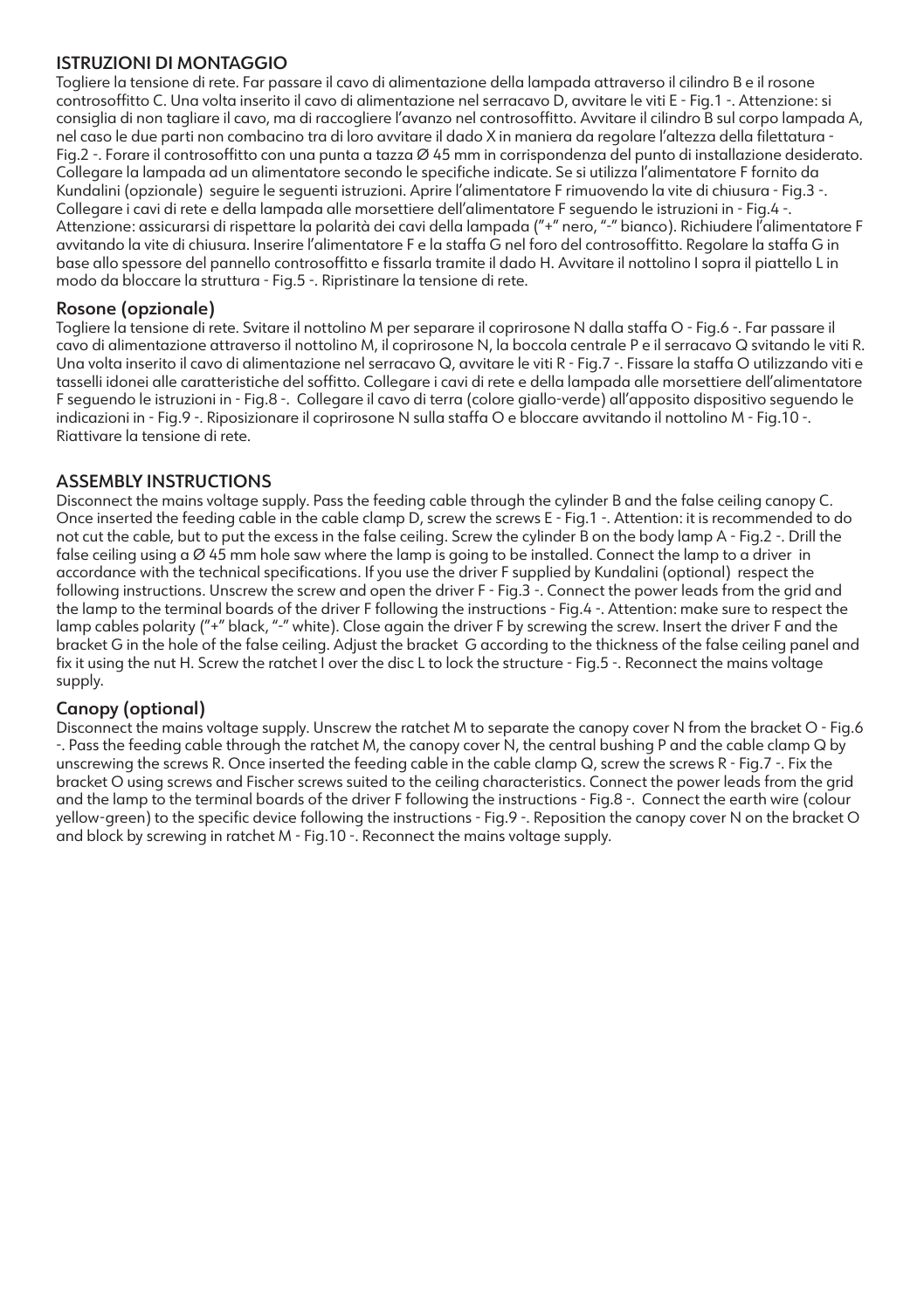#### MONTAGE-ANLEITUNG

Stellen Sie die Stromzufuhr zur Hauptstromleitung ab. Führen Sie das Stromkabel der Leuchte durch den Zylinder B und dann durch die Deckplatte "False Ceiling" C. Nachdem Sie das Stromkabel durch die Kabelklemme D, gezogen haben, schrauben Sie die Schrauben E fest - Abb.1 -. Achtung: es empfiehlt sich das Kabel nicht zu kürzen sondern dessen Überlänge in der Deckplatte "False Ceiling" zu verstecken. Schrauben Sie den Zylinder B auf den Lampenkörper A-Abb.2 -. Verwenden Sie für das Bohren des Loches in der hängenden Decke eine Lochsäge mit Ø 45 mm an der Stelle, an der Sie die Leuchte anbringen wollen. Schließen Sie die Leuchte an das Netzteil gemäß den Installationsvorgaben an. Wenn sie das Netzteil F geliefert von Kundalini (optional) verwenden, befolgen Sie folgende Angaben. Öffnen Sie das Netzteil F indem Sie die Schrauben lösen - Abb.3 -. Befestigen Sie die Kabel vom Stromnetz und der Leuchte am Klemmbrett des Netzteils F anhand der Installationsanleitung - Abb.4 -. Achtung: Versichern Sie Sich, dass die Pole der Kabel der Leuchte ("+" Schwarz, "-" Weiß) korrekt angeschlossen sind. Schließen Sie das Netzteil F indem Sie die Schrauben festziehen. Verbergen Sie das Netzteil F und die Klammer G im Loch der hängenden Decke. Regulieren Sie die Klammer G gemäß der Weite der Deckplatte und fixieren Sie diese von oben mit der Ringmutter H. Schrauben Sie die Schraube I auf die Platte L um die Deckplatte von unten zu fixieren - Abb.5 -. Die Stromzufuhr zur Hauptstromleitung wieder herstellen.

#### Baldachin (fakultativ)

Stellen Sie die Stromzufuhr zur Hauptstromleitung ab. Lösen Sie die Schraube M, um die Rosettenabdeckung N von der Halterung O zu trennen - Abb.6 -. Führen Sie das Netzkabel durch die Schraube M, die Rosettenabdeckung N, die zentrale Buchse P und durch die Kabeldurchführung Q, indem Sie die Schrauben R lösen. Nachdem Sie das Netzkabel durch die Kabelklemme Q gezogen haben, ziehen Sie die Schrauben R fest - Abb.7 -. Befestigen Sie die Halterung O mit geeigneten Schrauben und Dübeln je nach den Eigenschaften der Decke. Befestigen Sie die Kabel vom Stromnetz und der Leuchte am Klemmbrett des Netzteils F anhand der Installationsanleitung - Abb.8 -. Schließen Sie das Erdungskabel (gelb-grün) an die spezielle Vorrichtung an, wie beschrieben in - Abb.9 -. Positionieren Sie die Rosettenabdeckung N an der Halterung O durch das Anziehen der Schraube M - Abb.10 -. Die Stromzufuhr zur Hauptstromleitung wieder herstellen.

# INSTRUCTIONS DE MONTAGE

Couper la tension du réseau. Faire passer le câble d'alimentation à travers le cylindre B et la rosace faux plafond C. Une fois le câble d'alimentation inséré dans le serre-câble D, visser les vis E - Fig.1 -. Attention: il est recommandé de ne pas couper le câble, mais de recueillir l'excédent dans le plafond. Visser le cylindre B sur le corps de la lampe A - Fig.2 -. Percer le plafond avec une scie à trous de Ø 45 mm au niveau du point d'installation souhaité. Connecter la lampe à un driver conforme aux spécifications indiquées. Si vous utilisez le driver F fourni par Kundalini (optionnel) suivez ces instructions. Ouvrir le driver F en retirant la vis de blocage - Fig.3 -. Connecter les câbles d'alimentation provenant du réseau et de la lampe aux borniers du driver F en suivant les indications sur la - Fig.4 -. Attention: s'assurer de respecter la polarité des câbles de la lampe ("+" noir, "-" blanche). Reboucher le driver F et l'étrier G dans le trou du faux plafond. Ajustez l'étrier G selon l'épaisseur du panneau du faux plafond et le fixer à travers l'écrou H. Visser le cliquet I au-dessus de la plaque L de façon à bloquer la structure - Fig.5 -. Réactiver la tension du réseau.

#### Rosace (otional)

Couper la tension du réseau. Dévisser le cliquet M our séparer la rosace cache-fils N de l'étrier O - Fig.6 -. Faire passer le câble d'alimentation à travers le cliquet M, la rosace cache-fils N, la douille centrale P et le serre-câble Q en dévissant les vis R. Une fois le câble d'alimentation inséré dans le serre-câble Q, visser les vis R - Fig.7 -. Fixer l'étrier O en utilisant les vis et les chevilles appropriées aux caractéristiques du plafond. Connecter les câbles d'alimentation provenant du réseau et de la lampe aux borniers du driver F en suivant les indications sur la - Fig.8 -. Connecter le câble terre (couleur jaune-vert) au dispositif prévu à cet effet en suivant les indications sur la - Fig.9 -. Repositionner la rosace cache-fils N sur l'étrier O et bloquer en vissant le cliquet M - Fig.10 -. Réactiver la tension du réseau.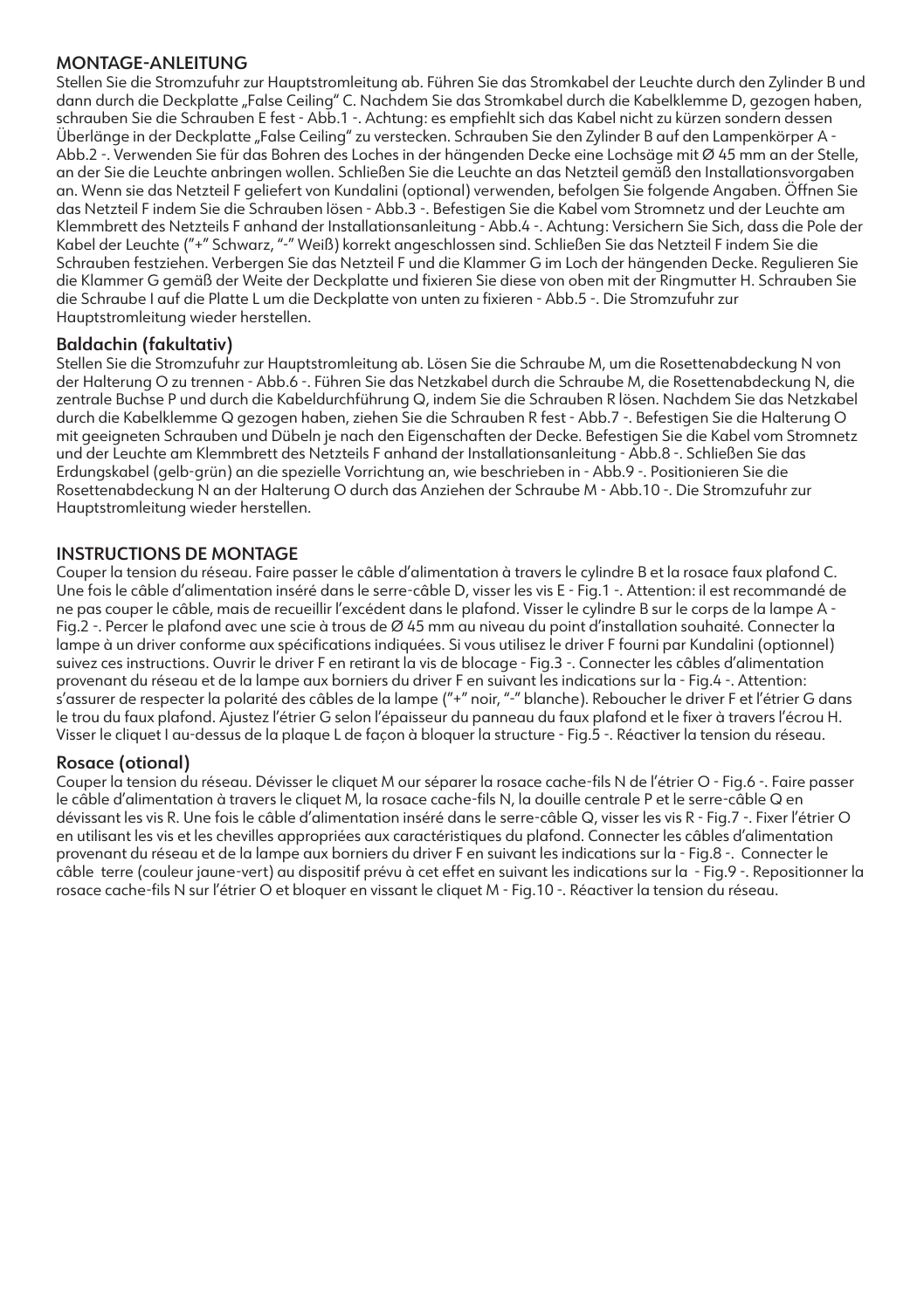#### INSTRUCCIONES DE MONTA JE

Quitar la tensión de la red. Pasar el cable de alimentación de la lámpara a través del cilindro B y la roseta del plafòn C. Una vez que el cable de alimentación se inserta en la abrazadera D, apretar los tornillos E - Fig.1 -. Advertencia: No se debe cortar el cable, sino recoger el excedente en el techo. Enroscar el cilindro B en el cuerpo de la lámpara A - Fig.2 -. Perforar el techo con una sierra de perforación Ø 45 mm en correspondencia de el punto de instalación deseado. Conectar la lámpara a una fuente de alimentación con arreglo a las especificaciones indicadas. Si utiliza la fuente de alimentación F suministrada por Kundalini (opcional), siga las instrucciones a continuación. Abrir la fuente de alimentación F quitando el tornillo de bloqueo - Fig.3 -. Conectar los cables de red y la lámpara a la fuente de alimentación F siguiendo las instrucciones en - Fig. 4 - Advertencia: Asegúrese de respetar la polaridad de los cables de la lámpara (negro "+" "-" blanco). Cierrar el alimentador F apretando el tornillo de bloqueo. Insertar el alimentador F y el soporte G en el agujero del techo. Ajustar el soporte G con arreglo a el espesor del panel de techo y fijarlo a través de la tuerca H. Enroscar el trinquete I encima de el plato L para bloquear la estructura - Fig.5 -. Reactivar la tensión de red.

# Rosetón (opcional)

Quitar la tensión de la red. Desenroscar el trinquete M para separar la cubierta de roseta N del soporteO - Fig.6 -. Pasar el cable de alimentación a través del trinquete M, la tapa del plafón N, el casquillo central P y la abrazadera Q desenroscando los tornillos R. Una vez insertado el cable de alimentación en la abrazadera Q, enroscar los tornillos R - Fig.7 -. Fijar el soporte O utilizando tornillos y tacos apropiados a las características del techo. Conectar los cables de alimentación provenientes de la red a la caja de conexiones de driver F siguiendo las indicaciones en - Fig.8 -. Conectar el cable de tierra (color amarillo verde) en el dispositivo adecuado siguiendo las indicaciones en - Fig.9 -. Reposicionar la tapa del plafón N sobre el soporte O y bloquear enroscando el trinquete M - Fig.10 -. Reactivar la tensión de red.

# **ИНСТРУКЦИИ ПО МОНТАЖУ**

Отключите напряжение сети. Пропустите кабель питания лампы через цилиндр B и потолочную розетку C. После того, как кабель питания будет вставлен в кабельный зажим D, затяните винты E - Рис.1 -. Внимание: кабель желательно не обрезать, а собрать излишки в подвесной потолок. Навинтите цилиндр B на корпус лампы A, если две части не совпадают друг с другом, завинтите гайку X, чтобы отрегулировать высоту резьбы - Рис .2 -. Просверлите подвесной потолок коронкой Ø 45 мм в нужной точке установки. Подключите лампу к источнику питания в соответствии с указанными спецификациями. Если вы используете блок питания F от Kundalini (опция), следуйте приведенным ниже инструкциям. Откройте блок питания F, открутив закрывающий винт - Рис .3 -. Подключите сетевой кабель и кабель лампы к клеммным колодкам блока питания F, следуя инструкциям на - Рис. 4 -. Внимание: соблюдайте полярность кабелей лампы ("+" черный "," - "белый"). Закройте блок питания F, затянув закрывающий винт. Вставьте блок питания F и кронштейн G в отверстие в подвесном потолке. Отрегулируйте кронштейн G в соответствии с толщиной панели подвесного потолка и закрепите его гайкой H. Навинтите защелку I на пластину L, чтобы зафиксировать конструкцию - Рис.5 -. Снова включите напряжение сети.

#### **Розетка (опция)**

Отключите напряжение сети. Отвинтите защелку M, чтобы отделить крышку N от кронштейна O - Рис. 6 -. Пропустите кабель питания через защелку M, крышку N, центральную втулку P и кабельный зажим Q, отвинтив винты R. После того, как кабель питания будет вставлен в кабельный зажим Q, затяните винты R - Рис .7 -. Закрепите кронштейн O с помощью шурупов и дюбелей, подходящих к характеристикам потолка. Подключите сетевой кабель и кабель лампы к клеммным колодкам блока питания F, следуя инструкциям на - Рис. 8 -. Подключите кабель заземления (желто-зеленого цвета) к соответствующему устройству, следуя указаниям на - Рис .9 -. Установите крышку N на кронштейн O и зафиксируйте, завинтив защелку M - Рис.10 -. Снова включите сетевое напряжение.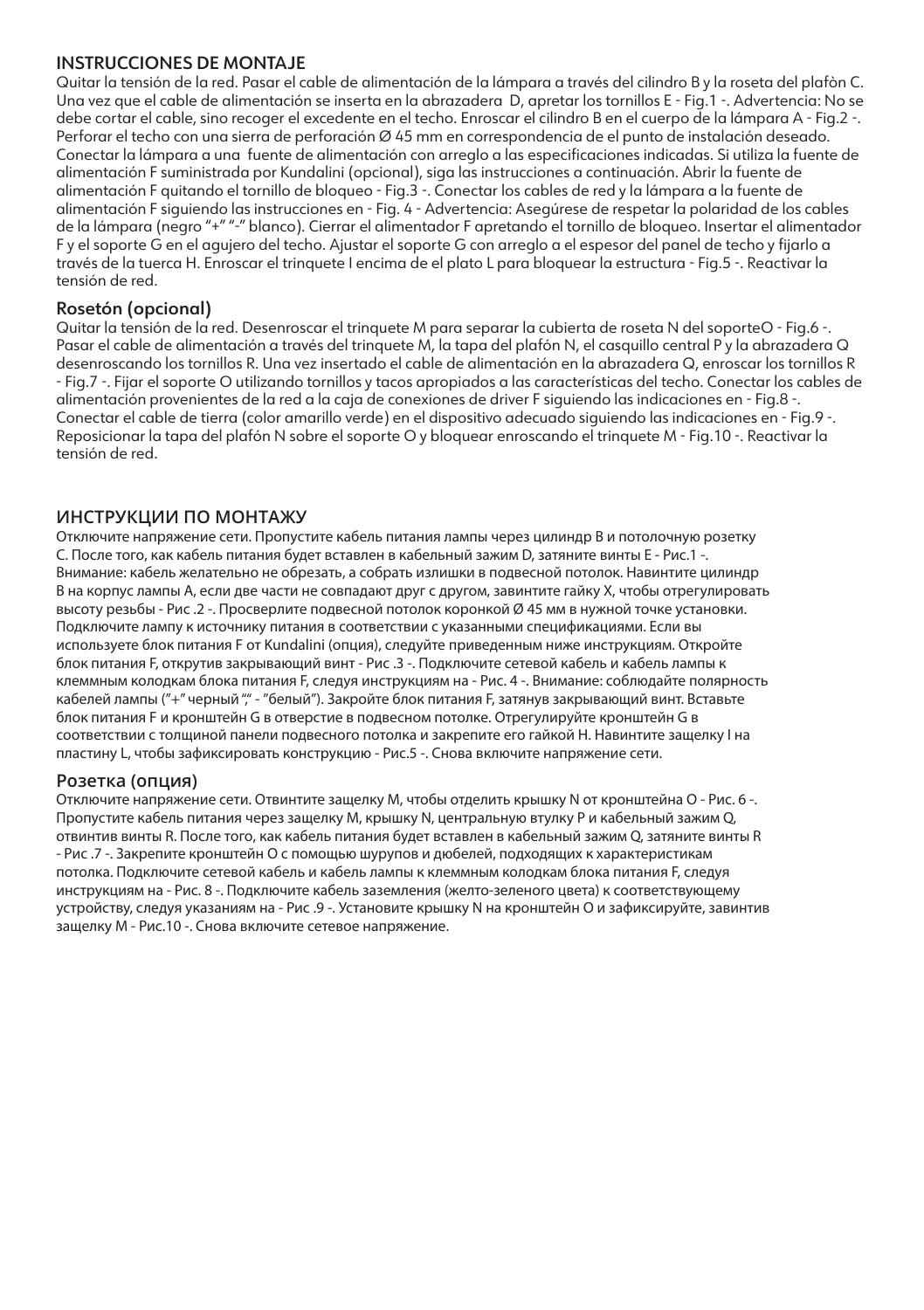BULBS, LAMPADINE, AMPOULES, LEUCHTENMITTEL, BOMBILLAS, **ТИП ЛАМПОЧКИ** board LED 1 x 3,15W - VF max 9V - 2700K - 410lm

FEEDING, ALIMENTAZIONE, ALIMENTATION, SPANNUNG, TENSION DE RED, **НАПРЯЖЕНИЕ** DC 350mA constant current (not included) Independent use Vout max 60V (SELV) dim. L78xW35xH22 mm